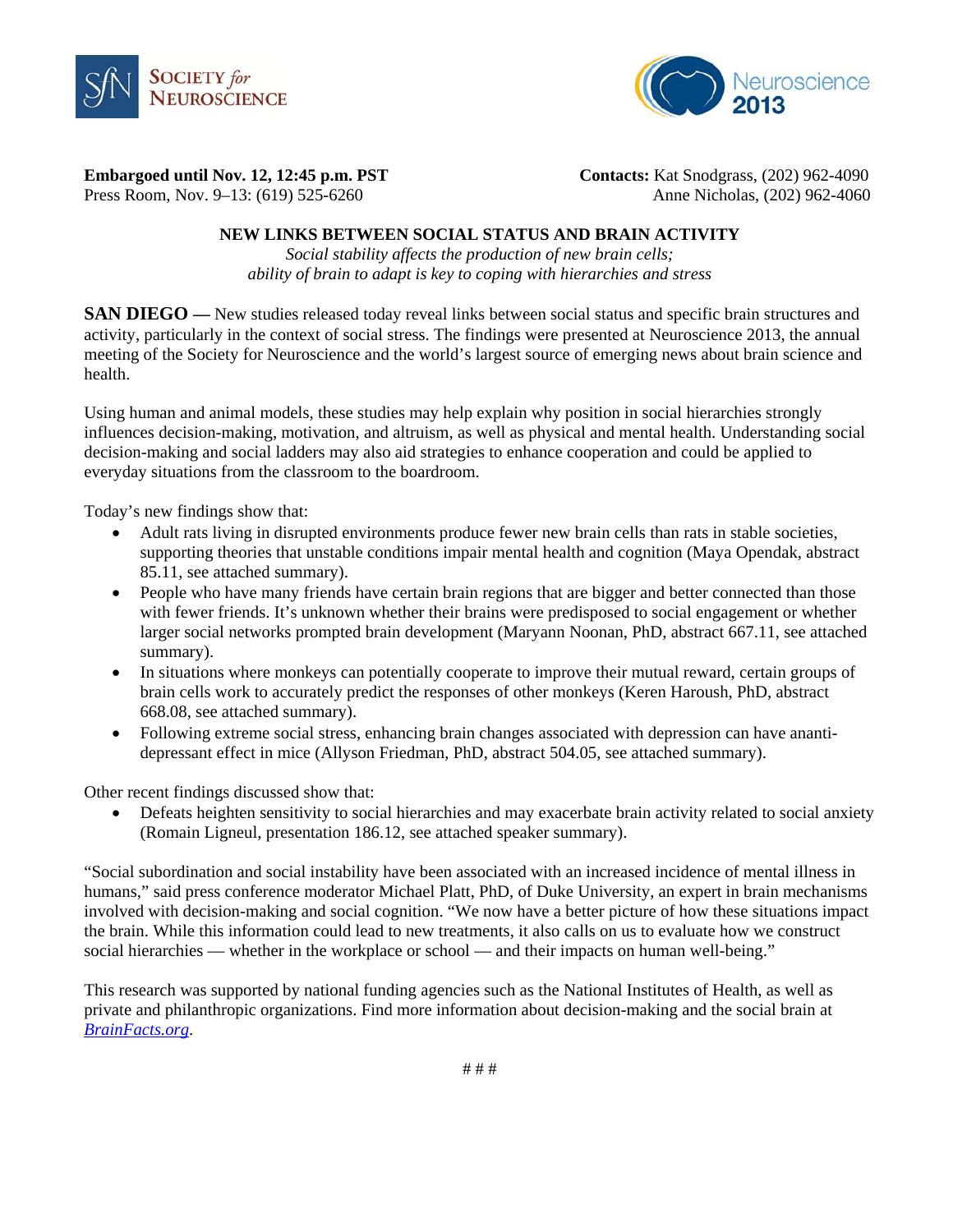## **Abstract 85.11 Summary**

**Lead Author: Maya Opendak**  Princeton University Princeton, NJ

(610) 613-6028 mopendak@princeton.edu

#### **Social Instability Slows Production of New Brain Cells in Rats**

*Decreased brain cell production linked to impaired cognition and increased anxiety* 

A new rodent study shows that living in an unstable social setting slows down the production of new brain cells called neurogenesis — regardless of the animals' social status. Moreover, formerly dominant rats may have the most to lose, as neurological advantages associated with that status disappear in unstable environments. These findings were presented at Neuroscience 2013, the annual meeting of the Society for Neuroscience and the world's largest source of emerging news about brain science and health.

Previous research shows that dominant adult rats in socially stable situations have more neurogenesis in the hippocampus than subordinate rats, and subsequently improved cognition and mental health. Until now, however, the impact of social instability on new cell development was unknown. The new research, presented by Maya Opendak, of Princeton University, suggests that the stress of living in a disrupted hierarchy overrides any positive influence of social position on the formation of brain cells in adults.

"The impact of social instability in rats may provide insight into the mechanisms that cause mental illness in humans living in stressful conditions," Opendak said. "With restricted ability to produce new brain cells under stressful conditions, animals are less able to adapt and cope with social stress. This becomes a slippery slope in which mental health can quickly go from good to bad to worse."

To understand the impact of social instability on neurogenesis, researchers housed adult rats in an environment that facilitates the formation of a hierarchy. After it was in place, researchers switched the dominant animals between two communities. A revolution of sorts ensued: aggression increased and all dominant rats were displaced by former subordinates. The disruption decreased neurogenesis in the hippocampus of dominant rats, and all rats living in the unstable society produced fewer brain cells than rats living in stable conditions.

"Because decreased creation of neurons in adults has been linked to impaired cognition and increased anxiety-like behavior, our results provide new evidence for the importance of the brain's ability to adapt when dealing with social stress," Opendak said.

This research was supported with funds from the National Institutes of Health.

Scientific Presentation: Saturday, Nov. 9, 3–4 p.m., Halls B–H

85.11, Living in a disrupted social hierarchy reduces adult neurogenesis and increases oxytocin receptors in the hippocampus \*M. OPENDAK<sup>1</sup>, T. KEYES<sup>1</sup>, A. T. BROCKETT<sup>2</sup>, G. KANE<sup>2</sup>, E. GOULD<sup>1</sup>; <sup>1</sup>Princeton Neurosci. Inst., <sup>2</sup>Psychology, Princeton Univ., Princeton, NJ

TECHNICAL ABSTRACT: In humans, socially unstable settings are associated with persistent stress and increased incidence of mental illness. Adult neurogenesis in the hippocampus has been linked to a number of functions that are relevant to mental health, including cognition, feedback of the stress response and anxiety regulation.

Previous studies have shown that living in a stable social hierarchy leads to increased neuronal growth in the hippocampus of dominant rats (Kozorovitskiy & Gould, 2004). However, no studies have investigated the impact of living in an unstable social setting on new neuron formation.

To investigate this question, we housed adult male Sprague Dawley rats in a visible burrow system (VBS), a semi naturalistic environment that facilitates the formation of a dominance hierarchy. Following formation of a stable hierarchy, dominant animals were switched between two communities. Introducing dominants into a different VBS resulted in a significant increase in aggression and changes in social status among the rats. All dominant rats lost their status as they were displaced by previous subordinates. Social disruption led to a decrease in the production of adult-born neurons in the hippocampus of dominants, a reversal of the effects of social dominance in a stable hierarchy. Furthermore, regardless of social position, rats living in an unstable hierarchy produced fewer new neurons compared to rats living in standard cages. These findings suggest that the stress of living in a disrupted hierarchy overrides any positive influence of social position on adult neurogenesis.

Because oxytocin and vasopressin have been implicated in social behavior, stress regulation and adult neurogenesis in the hippocampus (Leuner et al., 2010), we also examined the expression of oxytocin receptors in the hippocampus of rats living in disrupted social settings. We found an overall increase in oxytocin, but not vasopressin, receptor expression in the ventral, but not dorsal, dentate gyrus. Although progenitor cells and immature neurons express oxytocin receptors, social disruption produced an increase in oxytocin receptor expression primarily on mature granule cells. The extent to which oxytocin participates in effects of living in a stable or disrupted social hierarchy on adult neurogenesis remains unknown.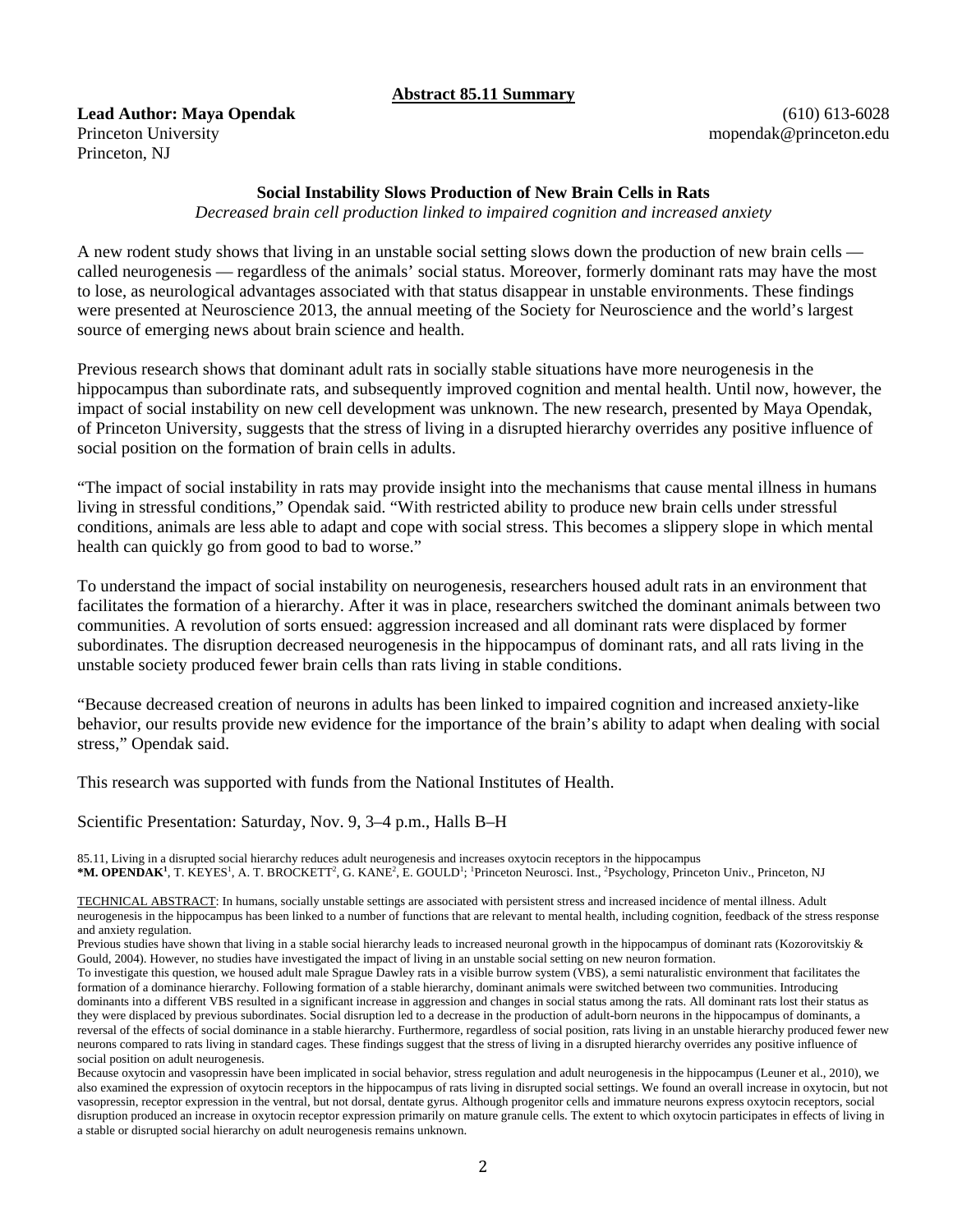#### **Abstract 667.11 Summary**

**Lead Author: Maryann Noonan, PhD**  University of Oxford Oxford, England

44 (0) 1865 289300 maryann.noonan@psych.ox.ac.uk

#### **How Many Friends Can a Brain Handle?**

*A more extensive brain network underlies extensive social networks* 

A new study shows that a large network of friends and the highly developed social skills needed to manage it corresponds to certain brain regions that are bigger and better connected than in people with fewer friends. The findings were presented at Neuroscience 2013, the annual meeting of the Society for Neuroscience and the world's largest source of emerging news about brain science and health.

The research, led by Maryann Noonan, PhD, and conducted at the Montreal Neurological Institute, highlights the connection between social interactions and the brain. "Human beings are naturally social creatures," Noonan said. "Yet we know surprisingly little about how the brain manages our behavior within our increasingly complex social lives — or which parts of the brain falter when such behavior breaks down in conditions such as autism and schizophrenia."

Previous research revealed that brain regions associated with processing information about faces and predicting the intention of others were bigger in monkeys living in larger social groups. To test this in humans, Noonan's team scanned the brains of 18 participants, and determined the size of their social network based on the number of social interactions they reported having experienced in the past month.

Similar to the monkeys, certain regions of the brain were larger in participants with larger social networks. They also assessed the connectivity of different parts of the brain, particularly those connected through the Default Mode Network (DMN), which is thought to be involved in coordinating behavior within a social context. Studies showed that some of the brain regions that were bigger in people with larger social networks were also more strongly connected through the DMN.

The reasons behind these findings remain unclear. It could be that people with more friends use certain brain regions more frequently and as a result the areas expand to step up to the task. Alternatively, it is possible that people who were born with brains better wired to connect with others are predisposed to developing larger social networks.

This research was supported with funds from the McGill-Oxford Neuroscience Collaboration, and the Canadian Institutes of Health Research.

Scientific Presentation: Tuesday, Nov. 12, 3–4 p.m., Halls B–H

667.11, Structural and functional brain networks relating to social network size in humans

**\*M. P. NOONAN<sup>1</sup>**, R. B. MARS<sup>2</sup>, J. SALLET<sup>2</sup>, R. I. DUNBAR<sup>2</sup>, M. F. S. RUSHWORTH<sup>2</sup>, L. K. FELLOWS<sup>3</sup>;<br><sup>1</sup>Dant of Naural and Naurours, <sup>2</sup>Dant of Evatl Baychology, Univ. of Oxford, Oxford United Kingdom<sup>3</sup> Dant

Dept. of Neurol. and Neurosurg., <sup>2</sup>Dept. of Exptl. Psychology, Univ. of Oxford, Oxford, United Kingdom; <sup>3</sup>Dept. of Neurol. and Neurosurg., McGill Univ., Montreal, QC, Canada

TECHNICAL ABSTRACT: Sociability proved to be particularly adaptive for our ancestors, providing them both with a unique advantage of over their competitors and their prey. The frontal lobes play a critical role in this behavior but it is increasingly apparent that other brain regions are engaged during social behaviors and that a more complete understanding requires the consideration of the social brain network as a whole. The present study sought to investigate how variations in the size of individuals' social networks are related to differences in whole brain structural grey matter (GM) in humans, and, for the first time, functional and anatomical connectivity differences.

Previous studies have suggested that social network size (SNS), a measure of social complexity, correlates with regional structural changes in cortical GM  $(^{1.2})$ . We conducted a human VBM analysis (n=18) related to self-reported 30 day social network size and report GM changes in anterior cingulate cortex (ACC), ventromedial prefrontal cortex/nucleus accumbens, amygdala, temporal polar cortex, posterior cingulate cortex/precuneus, posterior operculum and insular. Many of these regions are involved in mentalizing tasks and also are nodes of the default mode network (DMN). We compare these results to a VBM analysis conducted in macaques, using the same as Sallet et al. (2012). We now increase statistical power by expanding the sample size to 33 rhesus macaques from the original 26. Next we used dual regression to isolate the frontal component of the DMN and determined that the ACC and dorsolateral prefrontal cortex changed their functional contribution to the DMN on the basis of SNS in the same sample. Finally, we suggest that differences in functional communication are reflected in changes in the underlying white matter physiology within the cingulum bundle, superior longitudinal fasciculus, extreme capsule and arcuate fasciculus: Fractional anisotropy (FA) in these tracts correlates with SNS. We conclude the increased proficiency in social skills or social network management that presumably permit a larger SNS correlates with GM and FA, pointing to an extensive brain network underlying more extensive social networks.<br><sup>1.</sup> P.A. Lewis et al., Neuroimage.; 57, 1624 (2011); <sup>2.</sup> J. Sallet et al., Scie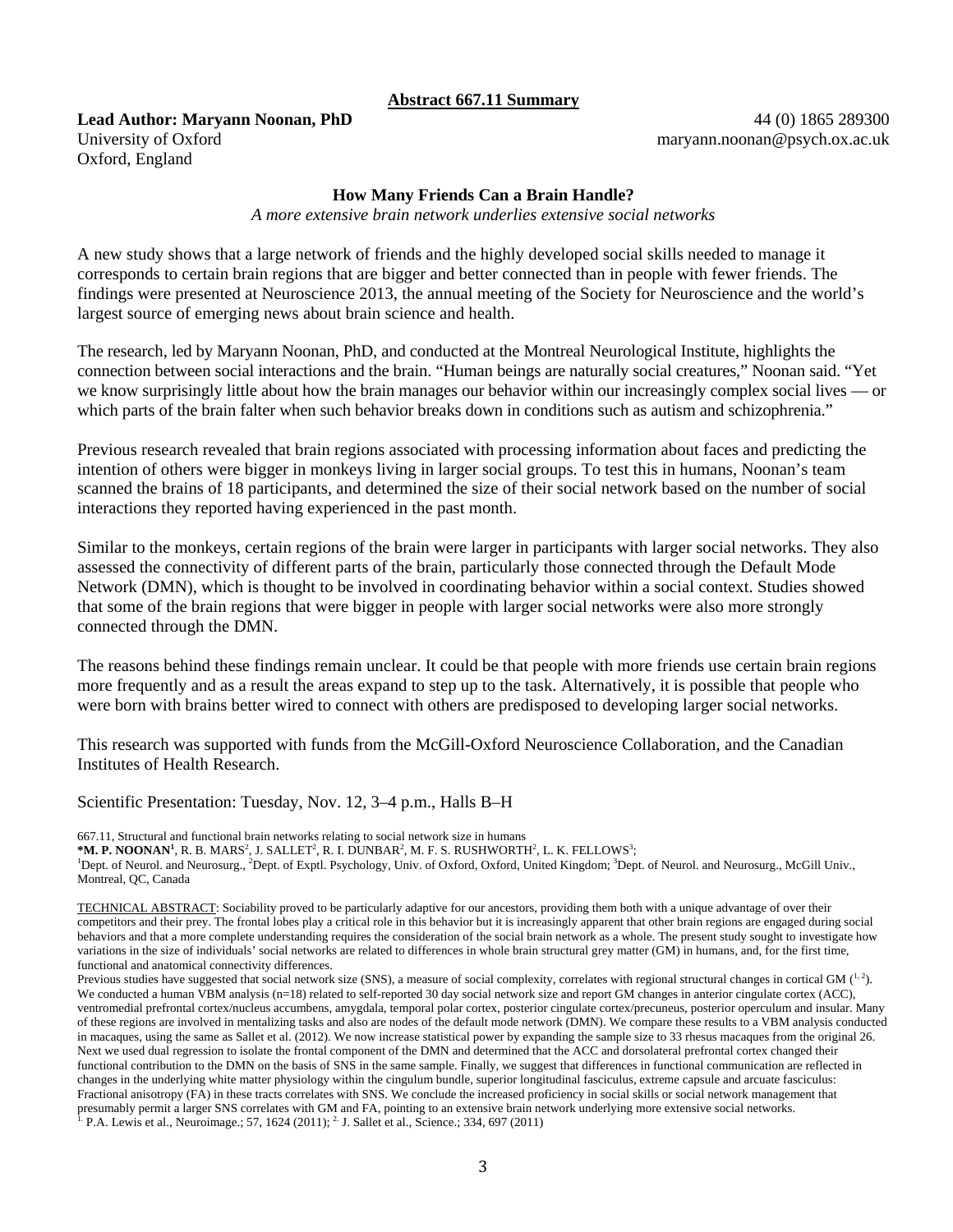#### **Abstract 668.08 Summary**

**Lead Author: Keren Haroush, PhD**  Harvard Medical School Boston

(617) 643-4688 kharoush@gmail.com

#### **Making Joint Social Decisions That Don't Come Back to Bite You**

*As the brain makes decisions, specific brain cells work to accurately anticipate the response of others* 

It's not always easy to anticipate how a personal decision might affect someone else, and harder still to predict how they will respond. New animal research shows that distinct groups of brain cells are involved in decision-making that affects others, and identifies individual cells that specifically anticipate another's response in situations where mutual cooperation leads to greater rewards. The research was presented at Neuroscience 2013, the annual meeting of the Society for Neuroscience and the world's largest source of emerging news about brain science and health.

"The ability to make sound social decisions — in particular, decisions that are mutually beneficial — is essential to functioning well in society," said lead author Keren Haroush, PhD, a researcher at Harvard Medical School. "Understanding the cellular building blocks of social interactions may shed light on disorders in which they fall apart. Who knows how such findings may one day help the autistic child or schizophrenic adult?"

The researchers tracked activity in the anterior cingulate cortex (ACC), a part of the brain associated with reward anticipation and decision-making that is very similar among primates. They monitored the brain activity of two monkeys as they performed a game in which the reward size (the amount of juice served) depended on the decisions of both monkeys. If both monkeys made a selfish choice, the serving was small; if both made a mutually beneficial response, the serving was largest. However, if only one chose the selfish option, that monkey received the largest reward and left his opponent with the smallest portion.

Activity in ACC brain cells signaled whether or not a monkey was going to make a mutually cooperative choice, according to the study. Other cells also worked to predict the decision of the competing monkey. In separate sessions, researchers found that disrupting the ACC using electrical micro-stimulation led to a breakdown of mutual cooperation.

The results not only point to the ACC as a hot spot for social decision-making, but also as a potential locus of problems in disorders such as autism and anti-social behavior in which difficulty with social interactions are a prominent feature, and suggest the use of deep brain stimulation of the ACC as a potential treatment.

This research was supported with funds from the National Institutes of Health, Presidential Early Career Award for Scientists and Engineers, and the Whitehall Foundation.

Scientific Presentation: Tuesday, Nov. 12, 4–5 p.m., Halls B–H

668.08, Neuronal correlates of social decisions during iterative prisoner's dilemma games **\*K. HAROUSH**, Z. WILLIAMS; Neurosurg., Harvard Med. Sch., Boston, MA

TECHNICAL ABSTRACT: Social interactions are highly dynamic, requiring animals not only to understand how their choices affect their own personal outcomes but also how their choices affect the outcomes of other animals in a group or how these animals may consequently respond. The neuronal basis for such decision-making remains poorly understood.

To investigate this processes at the neuronal level, multiple pairs of Rhesus monkey performed an iterative Prisoner's dilemma game in which each animal could either cooperate or defect in order to receive reward. Cooperation led to the highest mutual reward whereas defection led to the highest individual reward. If both monkeys defected, they both received the least possible amount.

Four monkeys and five monkey pairs performed this task, of which two underwent neuronal recordings from the dorsal anterior cingulate cortex (dACC). We find that numerous dACC neurons signaled the planned selection of cooperation over defection in relation to both one's own current and prior selections and to mutual selections. Remarkably, many neurons were also highly predictive of the opponent monkey's likely future response, and were independent of their own motor response or receipt of reward. Consistent with these physiological observations, focal disruption of dACC activity led to marked degradation in cooperation between monkeys. These findings provide new insight into the single-neuronal process by which animals make social economic decisions and anticipate the intentions of others as well as point to cingulate dysfunction as a potential locus of difficulties with such social interactions.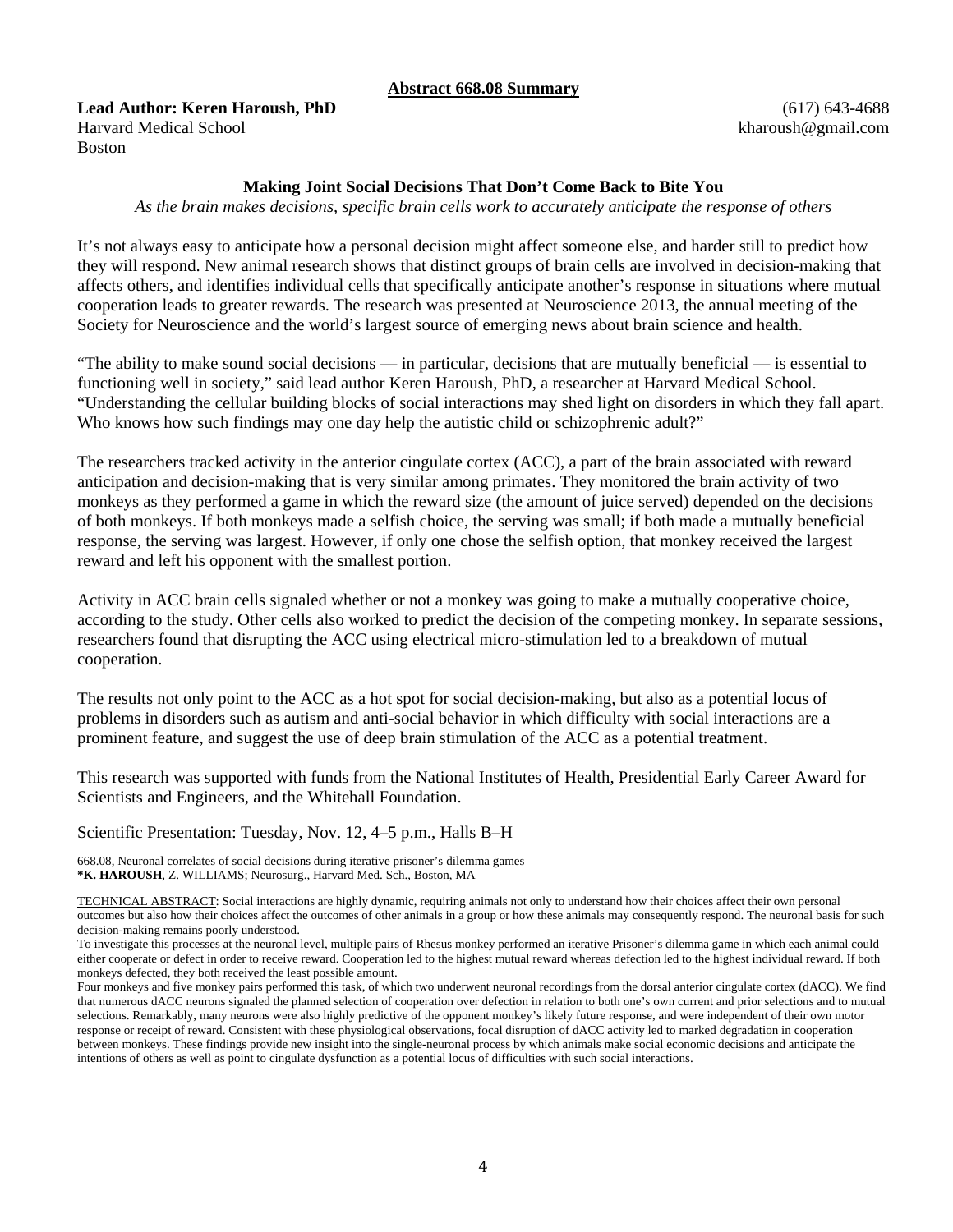#### **Abstract 504.05 Summary**

## **Lead Author: Allyson Friedman, PhD**

Icahn School of Medicine at Mount Sinai New York

## **Can Too Much of a Bad Thing Be Good?**

*Enhancing changes in the brain associated with depression can have an antidepressant effect* 

New research in mice indicates that the brains of social stress-resistant individuals may be able to turn a bad thing into a good thing, on the most basic biological level. The findings were presented at Neuroscience 2013, the annual meeting of the Society for Neuroscience and the world's largest source of emerging news about brain science and health.

The research, presented by Allyson Friedman, PhD, of the Icahn School of Medicine at Mount Sinai, also suggests a novel approach to treatment for depression. "When under chronic stress, the brain must perform a complex balancing act, in which negative stress-related changes in the brain actively trigger positive changes. But that only happens once the negative changes reach a tipping point," Friedman said.

To investigate this phenomenon, researchers compared the brains of mice that continued to enthusiastically intereact with others to those that socially isolated themselves after sever social stress — a major symptom of depression. They found a difference in the behavior of dopamine-producing brain cells found in the midbrain. In the depressed mice, these cells fired hyperactively; in the resilient mice, cells appeared to fire at a normal rate.

Further examination revealed that the dopamine-producing cells of depressed mice changed in a specific way — there was a functional increase in ion channels, called H-channels. Unexpectedly, resilient mice had even more H-channel functional increases after prolonged stress as well as an increased number of K+ channels. But instead of causing depression, these biological changes counteracted each other and helped stabilize psychological functioning in the resilient mice.

Researchers then demonstrated that increasing the number of H-channels in the depressed mice, which further increases dopamine firing, could trigger the production of K+ channels. This restored normal activity to brain cells creating dopamine and reversed depression-like symptoms in mice, who resumed their normal level of social activity.

"These results demonstrate that we can restore normal activity to midbrain dopamine neurons by dramatically increasing their firing activity," Friedman said. "This suggests a novel treatment strategy to explore for depression."

This research was supported with funds from the National Institute of Mental Health, Johnson & Johnson, and the International Mental Health Research Organization.

Scientific Presentation: Tuesday, Nov. 12, 8–11 a.m., Room 33C

504, Homeostatic plasticity of midbrain dopamine neurons mediates resilience to severe social stress

\***A. K. FRIEDMAN<sup>1</sup>,** J. J. WALSH<sup>2</sup>, B. JUAREZ<sup>2</sup>, D. CHAUDHURY<sup>2</sup>, S. M. KU<sup>2</sup>, J. FENG<sup>2</sup>, J. WANG<sup>2</sup>, X. LI<sup>2</sup>, N. PAN<sup>2</sup>, V. F. VIALOU<sup>2</sup>, Z. YUE<sup>2</sup>, K. DEISSEROTH<sup>3</sup>, M.-H. HAN<sup>2</sup>; <sup>1</sup>Pharmacol. and Syst. Therapeut., <sup>2</sup>Mount Sinai Sch. of Med., New York, NY; <sup>3</sup>Stanford, Stanford, CA

TECHNICAL ABSTRACT: The majority of the population maintains a stable psychological functioning or resilience to depression despite exposure to prolonged stress. However, the neurophysiological basis of resilience to stress-induced depression is poorly understood. Here, in a chronic social defeat stress model of depression, we find evidence that mice resilient to the stress-induced depressive phenotype employ a novel form of homeostatic plasticity in the dopamine neurons of the mesolimbic reward circuitry.

Utilizing a combination of tyrosine hydroxylase-GFP mice and tyrosine hydroxylase-CRE mice to do cell-type-specific electrophysiology and optogenetics, we found that the plasticity of a subset of ventral tegmental area (VTA) dopamine neurons functions to compensate for the stress-induced hyperactivity found in the mice susceptible to chronic stress. Previous work has shown that a modest increase in hyperpolarization-activated cation channel-mediated current (Ih) is an ionic mechanism underlying this hyperactivity in the susceptible phenotype.

Unexpectedly we further found that the resilience phenotype, which has a control-level firing activity of dopamine neurons, showed a dramatically increased Ih. A crucial difference is that only the resilient mice showed significantly increased potassium  $(K+)$  channel-mediated currents. Therefore, we suggest that the increased Ih and K+ current function in conjunction to reduce the susceptibility inducing VTA hyperactivity. Consistent with this hypothesis, we demonstrate that a further increase of dopamine neuron hyperactivity observed in the susceptible phenotype, either by enhancing Ih or by direct optogenetic stimulation in vivo, induced a homeostatic increase of K+ currents. This induction of K+ currents functions to reduce the VTA hyperactivity and also behaviorally converts the susceptible phenotype to resilient.

(917) 992-2541 Allyson.Friedman@mssm.edu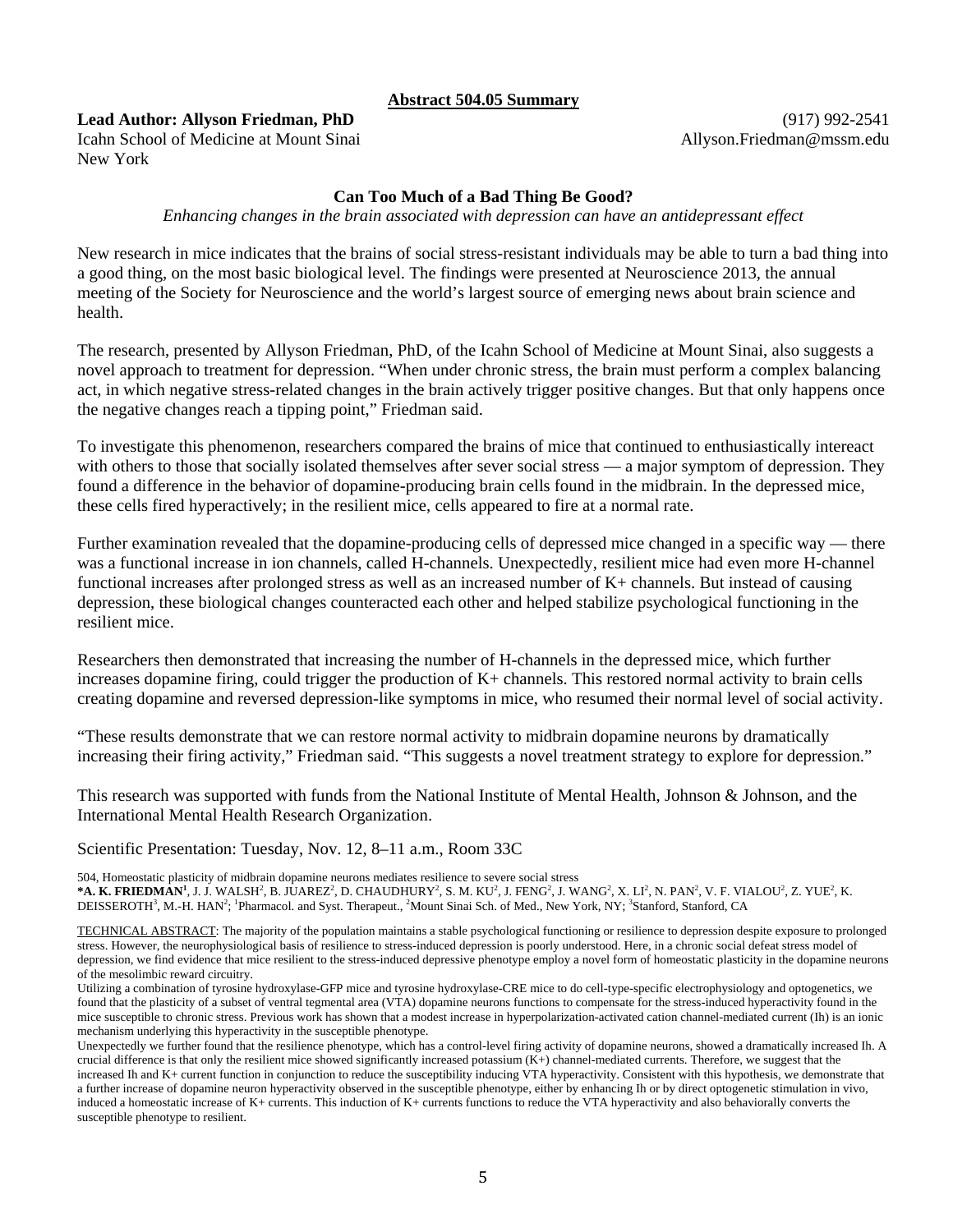This action of enhancing, a previously stress-inducing activity of the VTA to induce a natural resilience response is a conceptually novel antidepressant approach. Together our results demonstrate that resilience is maintained by stabilizing the activity of VTA dopamine neurons through the homeostatic balance of dramatically increased Ih and actively counteracting K+ currents, and provide direct evidence that promoting the ionic signature of resilience in the VTA shows treatment efficacy.